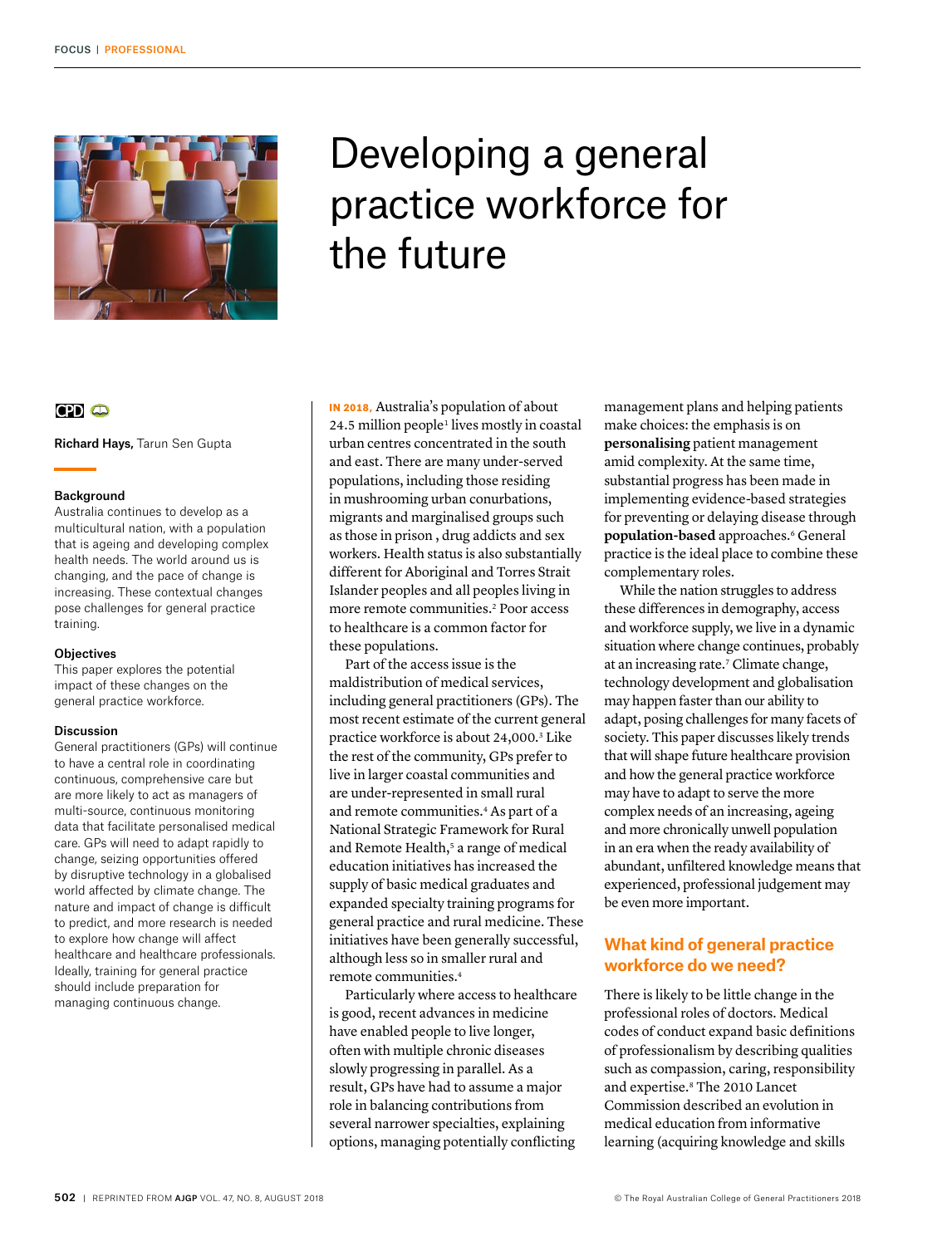in order to produce experts) to formative (socialising students around values to produce professionals) to transformative learning (developing leadership attributes to produce enlightened change agents).9 The Australian Medical Council's Graduate Outcome Statements are organised into four domains (Box 1), which highlight wider roles beyond knowledge and skills.10 Both The Royal Australian College of General Practitioners and the Australian College of Rural and Remote Medicine provide curriculum descriptions relevant to general practice training.<sup>11,12</sup> These will continue to evolve, emphasising the central role in ongoing, comprehensive care for serving a population with access to the most recent health information, albeit amid large amounts of misinformation and opinion that is not evidence-based. The need for managing undifferentiated illnesses will continue, as will the need for management of chronic disease and mental health disorders. GPs may become facilitators of decision making by patients, based on data from several sources, rather than necessarily being the data gatherers and decision makers.13 Distinctions may blur between what we now call primary care and ambulatory care components of secondary care, with patients, rather than their problems, at the centre.

## **Future needs of the population**

The prevalence of obesity continues to rise, increasing susceptibility to chronic diseases. Significant advances will continue in cancer treatment and immunogenetics, increasing

## Box 1. The four domains of the Australian Medical Council's graduate outcome statements<sup>10</sup>

- 1. Science and Scholarship: the medical graduate as scientist and scholar
- 2. Clinical Practice: the medical graduate as practitioner
- 3. Health and Society: the medical graduate as a health advocate
- 4. Professionalism and Leadership: the medical graduate as a professional and leader

the complexity of multiple parallel disease management. Not all trends are predictable. It was once thought that more coronary artery bypass grafts (CABGs) would be necessary; however, medical management has reduced the need for CABGs substantially. Bariatric surgery for obesity, now relatively inaccessible, may become either more available to manage many chronic diseases or be made redundant by improved medical management. Many congenital diseases and acute malignant conditions that were once rapidly fatal are now chronic diseases. Antibiotic resistance is increasing, potentially increasing the risks of infectious diseases.14 Climate change may affect certain populations and communities through environmental changes and possible mass migration.15

## **Impact of technology**

Access to nationwide, high-speed data transmission is likely to improve, enabling current medical information to be as available to patients as to professionals. Many chronic diseases may be monitored by apps that collect and transmit data to patient record systems.<sup>16</sup> It is likely to become more common for patients to consult GPs for advice on the results of their searches, seeking help to act on the choices that patients learn are available.

Some GP tasks are already within the scope of simple artificial intelligence (AI) systems. Repeat prescriptions may be authorised through practice information systems via mobile devices when app-fed data monitoring confirms patient stability. Deviations from stability may be detected earlier and result in recalling of patients directly for intervention. Management of new conditions may be assisted by feeding patient-generated information through software that recognises patterns and initiates investigations and care pathways. Investigation results may be conveyed to patients automatically, with options from 'all is fine, no action necessary' to 'urgent appointment'. The AI systems may, over time, develop a detailed understanding of patients' individual circumstances, enabling optimisation of evidence-based care. GPs may spend most of their effort

managing patients either remotely or in longer consultations, sorting out complexity. There are implications for fee schedules, practice design and integration with other health services. Some of this technology is available now and may become more accessible and affordable quite soon.

## **Future needs of general practitioners**

GPs are not immune to broader societal challenges. Hours worked and numbers of patients seen have slowly decreased. The interpretation of 'full time' has changed, and many GPs, both men and women, share parenting or work in more than one professional role.<sup>17</sup> This trend is likely to continue as GPs seek a better work–life balance.

The trend to acquiring part-time sub-specialisations will continue. In urban practice, most interest is in skin cancer, sports medicine, cosmetic medicine and complementary medicine. In rural practice, procedural disciplines (eg obstetrics, anaesthetics, emergency medicine) may increase with the expansion of the national rural generalist pathway.18 Other disciplines, such as palliative care, mental health, paediatrics and adult internal medicine, may be more necessary and become more popular, potentially increasing the diversity of practitioners within general practice. True generalism can be hard work and may become less common as larger groups of GPs are employed to work part time in large clinics to provide a wide range of services.

Work practice changes may be influenced by changes in preferences and interests of the workforce. The impact of generational change on medical education has been described,19 although changes are generally more gradual than a simplistic twenty-year definition of a generation. Students currently entering medical schools seem to share characteristics such as assertiveness, high expectations and altruism.19 They are also technologyreliant and prefer more flexible, personalised learning. The culture of medical education is changing.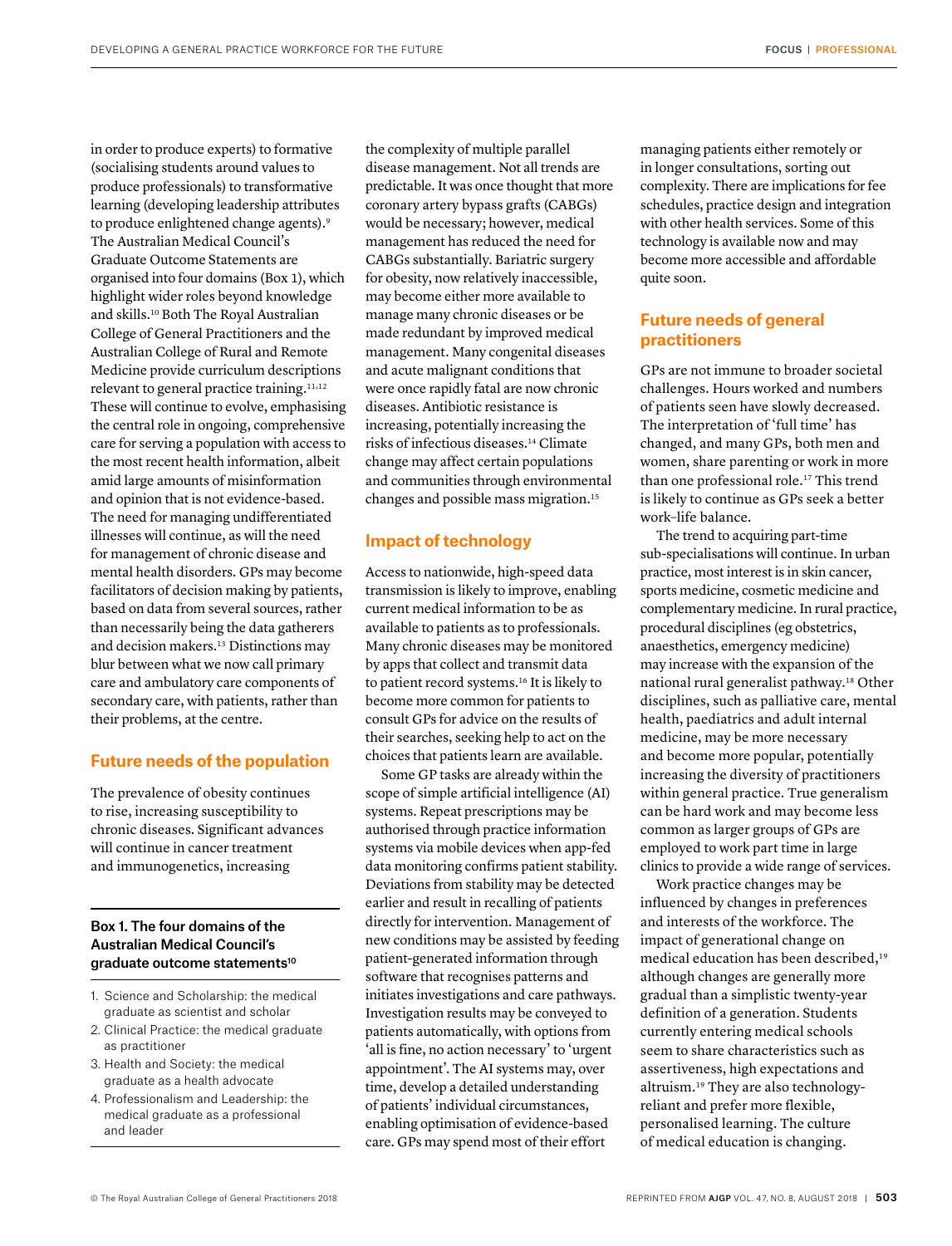Of particular concern is the reported increased stress and lower resilience of this group.20 Some young doctors respond poorly to pressure and criticism, despite having chosen a demanding career where pressure to be correct is high, peer review and feedback is the norm and public scrutiny is increasing. Registrars training for rural practice may need to be more resilient to succeed in rural communities.<sup>21</sup> Is the situation worse than in the past or simply more overt because of social media exposure? Can resilience be improved through training?22 More research is needed, as it is important that medical graduates expect, manage and perhaps even thrive on change in order to meet the needs of the communities of the future.

## **Addressing the maldistribution**

One current approach to developing a fit-for-purpose medical workforce – 'the right people with the right skills in the right places' – is to expand training in under-served communities. This strategy has been the focus of the rural medical education movement at undergraduate and postgraduate levels for the past 20 years and is supported by financial incentives from the government.<sup>5,23,24</sup> This has not been as effective in more remote communities,<sup>4</sup> where the medical workforce remains heavily dependent on international medical graduates, who play a vital part in maintaining services in under-served communities. A fairer system is necessary to ensure more equitable distribution of both domestic and international graduates.

Sustainability requires more than short-term incentives, as both local and national factors are involved.25,26 New medical workforce and practice models are emerging, such as the amalgamation of practices in several adjacent under-served communities. These share staff (medical nursing and administrative), record systems and practice management across locations; Queensland's Central West Single Practice model is one example.27 This approach reduces management costs, allows for a mix of staff and broader service mix that best suits needs, and provides internal cover for after-hours

access and leave. Staff may include a mix of full-time local staff and part-time staff, some of the latter on a 'drive-in, driveout' or 'fly-in, fly-out' basis from more popular communities.28 Practices in larger communities could be 'buddy' practices, providing the visiting staff and external support. Many variations on this theme are developing, built on local opportunities and constraints.

## **Conclusion**

Predicting the future is difficult, but it is likely that more rapid changes will occur. Emerging technology may disrupt and profoundly change how GPs work. The broad trends of increasing case mix complexity and changing workforce participation are likely to continue, perhaps influenced by climate change and globalisation, as well as societal trends to patient autonomy, availability of information and more personalised care. New specialties and special interests may emerge, while others may decrease in prominence, but general practice may become even more central in managing complex care across primary, secondary and tertiary healthcare. There are implications for general practice training, which must provide personalised learning that prepares graduates for current practice with the capacity to adapt rapidly to inevitable change, ideally leading the application of the changes to enhance healthcare for all communities.

As Yogi Berra observed, 'The future ain't what it used to be'.29 As GPs, we need to get used to this idea and prepare for it. And who better to manage future healthcare needs than the GP, the master of uncertainty?

#### Authors

Richard Hays MBBS, MD, PhD, FRACGP, FACRRM, FRCGP, Professor of Remote and Rural Health, College of Medicine and Dentistry, James Cook University, Townsville, Qld; University of Tasmania, Hobart, Tas. [richard.hays@jcu.edu.au](mailto:richard.hays@jcu.edu.au) Tarun Sen Gupta MBBS, PhD, FRACGP, FACRRM, Professor of Health Professional Education, College of Medicine and Dentistry, James Cook University, Townsville, Qld

Competing interests: None.

Provenance and peer review: Commissioned, externally peer reviewed.

#### References

- 1. Australian Bureau of Statistics. Australian demographic statistics, June 2017. Cat. no. 3101.0. Canberra: ABS, 2017. Available at www.abs.gov. au/AUSSTATS/abs@.nsf/mf/3101.0 [Accessed 4 April 2018].
- 2. Australian Institute of Health and Welfare. Australia's health 2016. Australia's health series no. 15. Cat. no. AUS 199. Canberra: AIHW, 2016. Available at www.aihw.gov.au/reports/australiashealth/australias-health-2016/contents/summary [Accessed 4 April 2018].
- 3. Australian Health Practitioner Regulation Agency. Managing risk to the public: Regulation at work in Australia. Melbourne: AHPRA, 2017. Available at www.ahpra.gov.au/annualreport/2016 [Accessed 4 April 2018].
- 4. Walters LK, McGrail MR, Carson DB, et al. Where to next for rural general practice policy and research in Australia? Med J Aust 2017;207(2):56–58. doi: 10.5694/mja17.000216.
- 5. Department of Health. National strategic framework for rural and remote health. Canberra: DoH, 2016. Available at www.health. gov.au/internet/main/publishing.nsf/content/ rural+health-1 [Accessed 4 April 2018].
- 6. Hays RB. Including health promotion and illness prevention in medical education: A progress report. Med Educ 2018;52(1):68–77. doi: 10.1111/ medu.13389.
- 7. Friedman TL. Thank you for being late: An optimist's guide to thriving in the age of accelerations. New York: Farrar, Straus and Giroux, 2016.
- 8. Australian Health Professions Regulatory Authority. Good medical practice: A code of conduct for doctors in Australia. Melbourne: AHPRA [date unknown]. Available at www. medicalboard.gov.au/Codes-Guidelines-Policies/ Code-of-conduct.aspx [Accessed 4 April 2018].
- 9. Frenk J, Chen L, Bhutta ZA, et al. Health professionals for a new century: Transforming education to strengthen health systems in an interdependent world. Lancet 2010;376(9756):1923–58. doi: http://dx.doi. org/10.1016/S0140-6736(10)61854-5.
- 10. Australian Medical Council. Standards for assessment and accreditation of primary medical programs by the Australian Medical Council 2012. Kingston, ACT: AMC, 2012. Available at www. amc.org.au/joomla-files/images/Accreditation/ FINAL-Standards-and-Graduate-Outcome-Statements-20-December-2012.pdf [Accessed 31 May 2018].
- 11. Royal Australian College of General Practitioners. Curriculum for Australian general practice. Melbourne: RACGP, 2016. Available at www. racgp.org.au/education/curriculum [Accessed 4 April 2018].
- 12. Australian College of Rural and Remote Medicine. Primary curriculum. 4th edn. Brisbane: ACRRM, 2016. Available at www.acrrm.org.au/docs/defaultsource/documents/training-towards-fellowship/ primary-curriculum-august-2016.pdf?sfvrsn=0 [Accessed 4 April 2018].
- 13. Susskind R, Susskind D. The future of the professions. Oxford, UK: Oxford University Press, 2015.
- 14. World Health Organization. Antimicrobial resistance. Fact sheet. Geneva: WHO, 2018. Available at www.who.int/en/news-room/factsheets/detail/antimicrobial-resistance [Accessed 21 May 2018].
- 15. Carrington D. Climate change already bringing disease, air pollution and heatwaves. The Guardian. 31 October 2017.